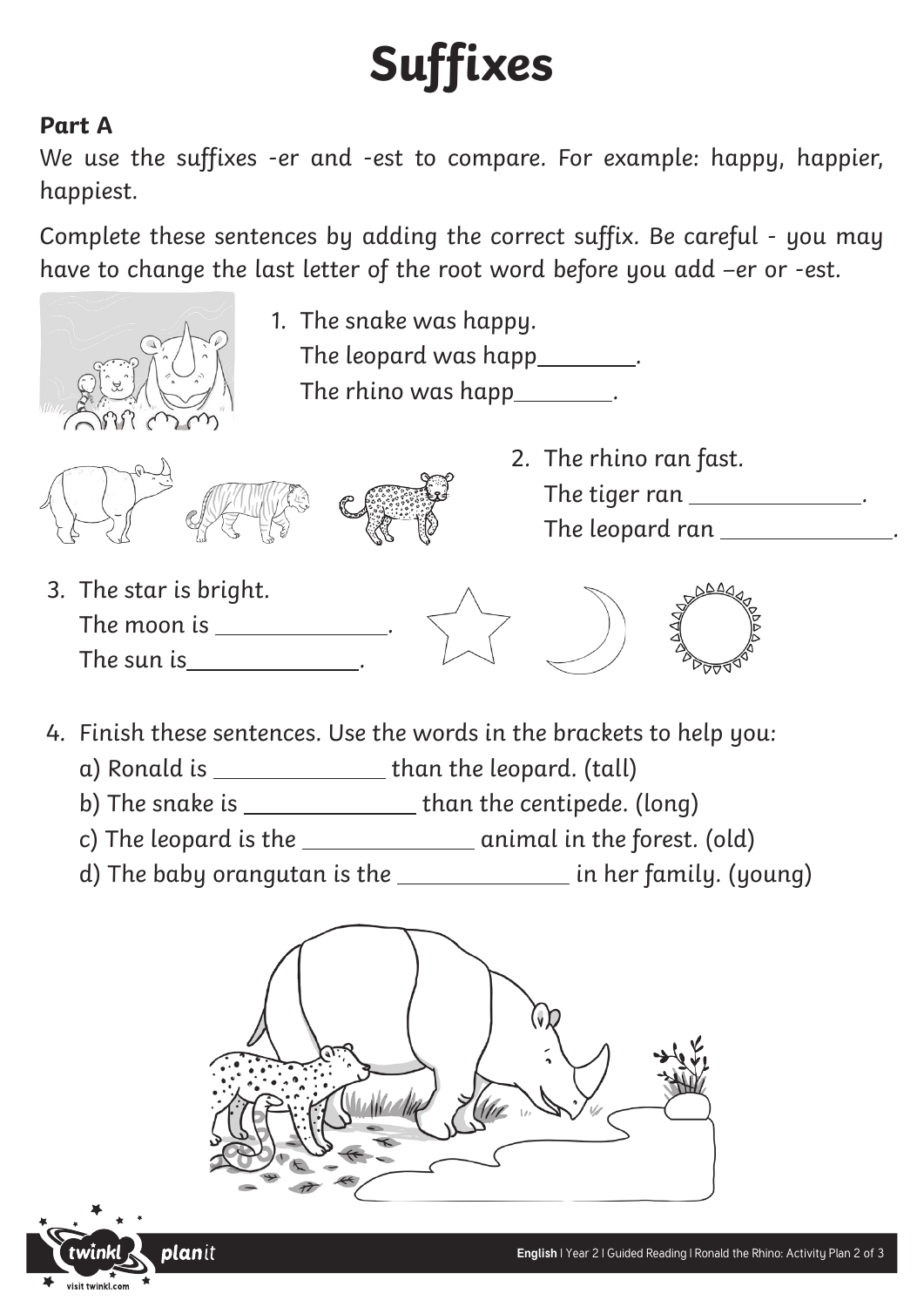# **Suffixes**

### **Part A**

5. Look at the pictures of the rainforest creatures below. Write sentences to compare them.

For example: The rhino is bigger than the parrot. The butterfly is the smallest creature.

![](_page_1_Picture_4.jpeg)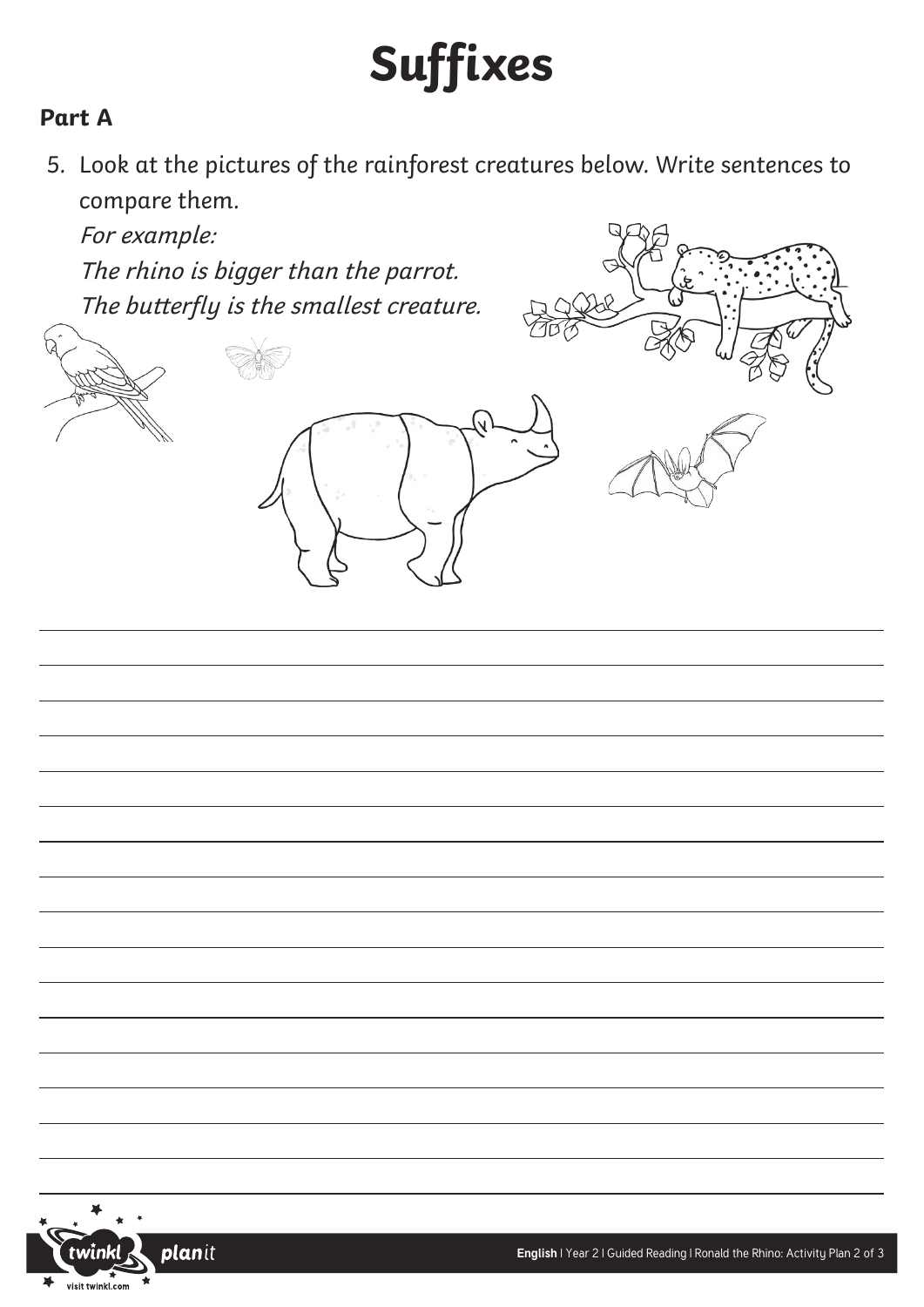## **Suffixes**

#### **Part B**

We use the suffixes -er and -est to compare. For example: happy, happier, happiest.

![](_page_2_Picture_3.jpeg)

Use the words in the boxes to write sentences that compare things. An example has been done for you.

Example: word: big

Ronald the Rhino was the biggest animal in the forest.

![](_page_2_Figure_7.jpeg)

![](_page_2_Picture_8.jpeg)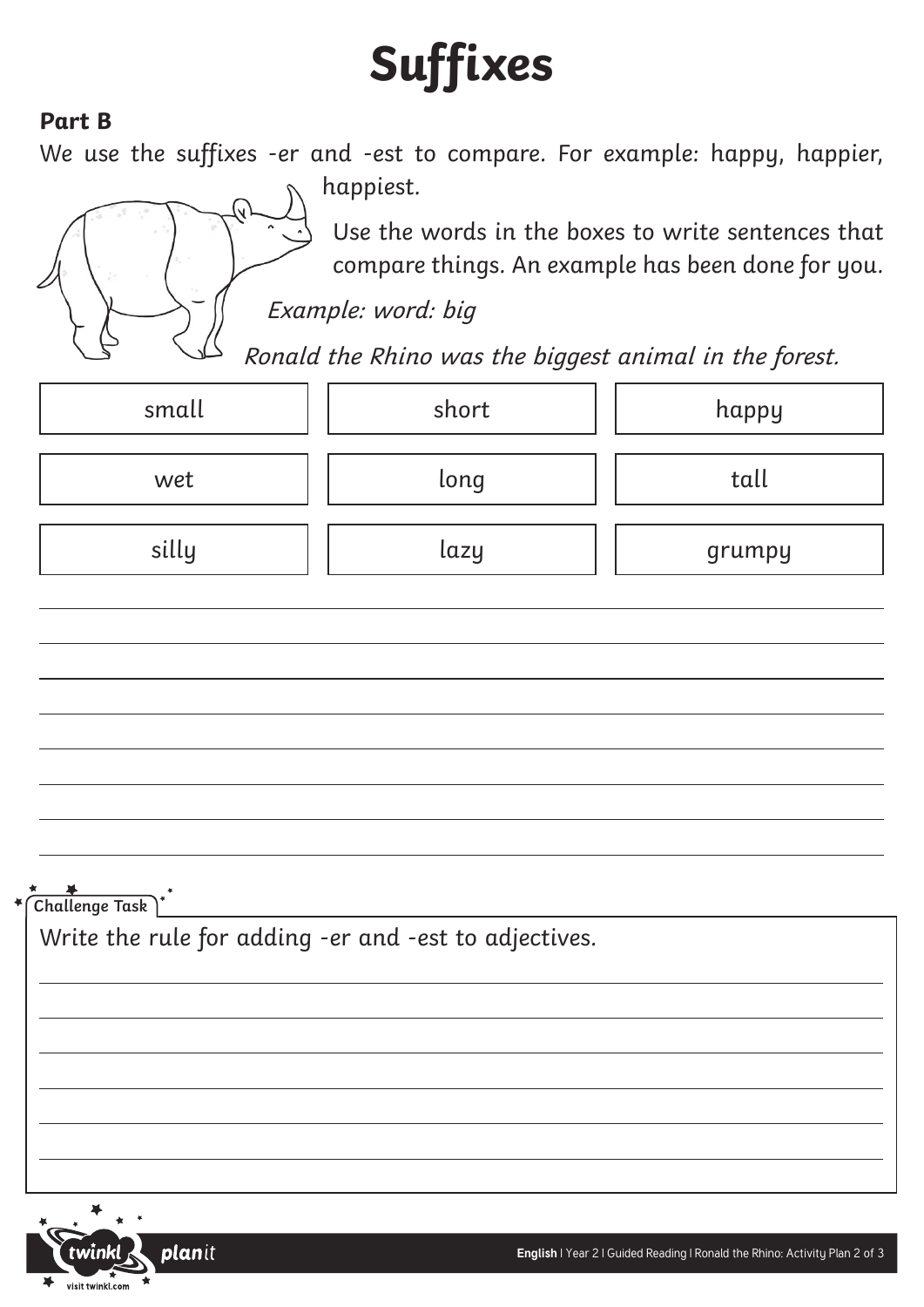## Suffixes **Answers**

### **Part A**

We use the suffixes -er and -est to compare. For example: happy, happier, happiest.

Complete these sentences by adding the correct suffix. Be careful - you may have to change the last letter of the root word before you add –er or -est.

- 1. The snake was happy. The leopard was happ**ier.** The rhino was happ**iest.**
- 2. The rhino ran fast. The tiger ran **faster.** The leopard ran **fastest.**
- 3. The star is bright. The moon is **brighter.** The sun is **brightest.**
- 4. Finish these sentences. Use the words in the brackets to help you:
	- a) Ronald is **taller** than the leopard. (tall)
	- b) The snake is **longer** than the centipede. (long)
	- c) The leopard is the **oldest** animal in the forest. (old)
	- d) The baby orangutan is the **youngest** in her family. (young)
- 5. Look at the pictures of the rainforest creatures below. Write sentences to compare them. For example: The rhino is bigger than the parrot. The butterfly is the smallest creature. **Example answers: The leopard is faster than the rhino. The butterfly is smaller than the bat. The parrot is louder than the bat.**

![](_page_3_Picture_13.jpeg)